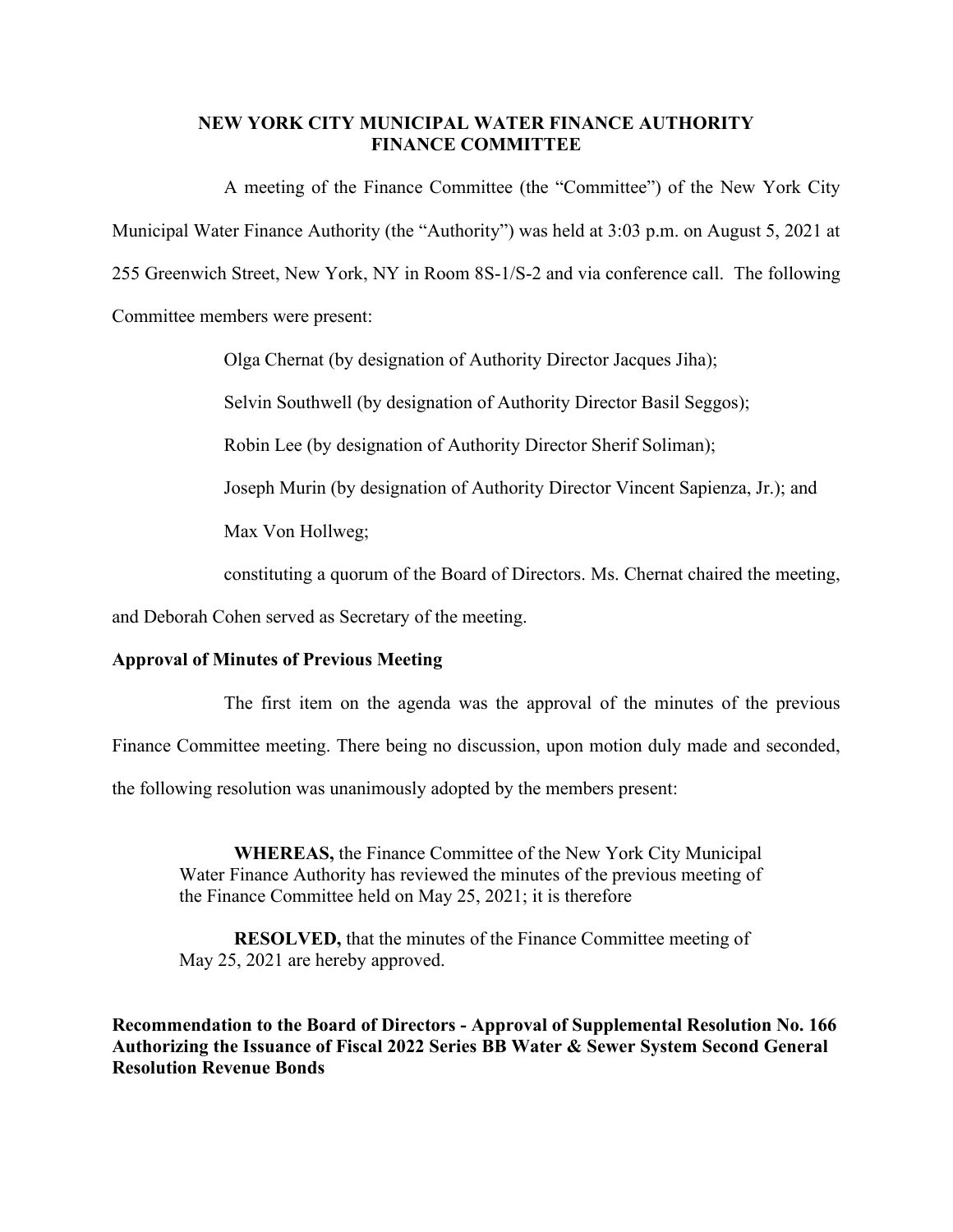The next item on the agenda was a resolution which would recommend to the Board of Directors approval of Supplemental Resolution No. 166 Authorizing the Issuance of the Authority's Fiscal 2022 Series BB Water & Sewer System Second General Resolution Revenue Bonds. Ms. Chernat explained the parameters of the planned transaction, noting that the Authority expects to issue a total of \$620 million of bonds, but Supplemental Resolution No. 166 authorizes up to \$650 million of bonds to accommodate fluctuating market conditions. She also noted that the expected Present Value savings is expected to be \$97 million or 27.8% of refunded bonds, and that the authorized True Interest Cost is 3.5%, but that the Authority expects a True Interest Cost of 2%. Discussion ensued, then, upon unanimous vote of members present, the following resolutions were adopted:

**WHEREAS**, pursuant to the New York Public Authorities Law, the Finance Committee of the New York City Municipal Water Finance Authority (the "Authority") is charged with reviewing proposals for the issuance of debt by the Authority and making recommendations to the Board; and

**WHEREAS**, the Finance Committee has received and reviewed a proposal for the approval of Supplemental Resolution No. 166 Authorizing the Issuance of Fiscal 2022 Series BB Water & Sewer System Second General Resolution Revenue Bonds; it is therefore

**RESOLVED**, that the Finance Committee recommends to the Board of Directors the approval Supplemental Resolution No. 166 Authorizing the Issuance of Fiscal 2022 Series BB Water & Sewer System Second General Resolution Revenue Bonds.

## **Recommendation to the Board of Directors - Approval of Resolution Authorizing the Amendment of Fiscal 2017 Series 1 Bond Anticipation Notes**

The next item on the agenda was a recommendation to the Board of Directors that

it approve a Resolution Authorizing the Amendment of Fiscal 2017 Series 1 Bond Anticipation

Notes. Ms. Chernat explained the resolution would authorize, among other things, that no Note

or indebtedness issued pursuant to the Fiscal 2017 Series 1 Bond Anticipation Note Resolution

relating to an Advance shall mature later than five years from the date of such Advance. Then,